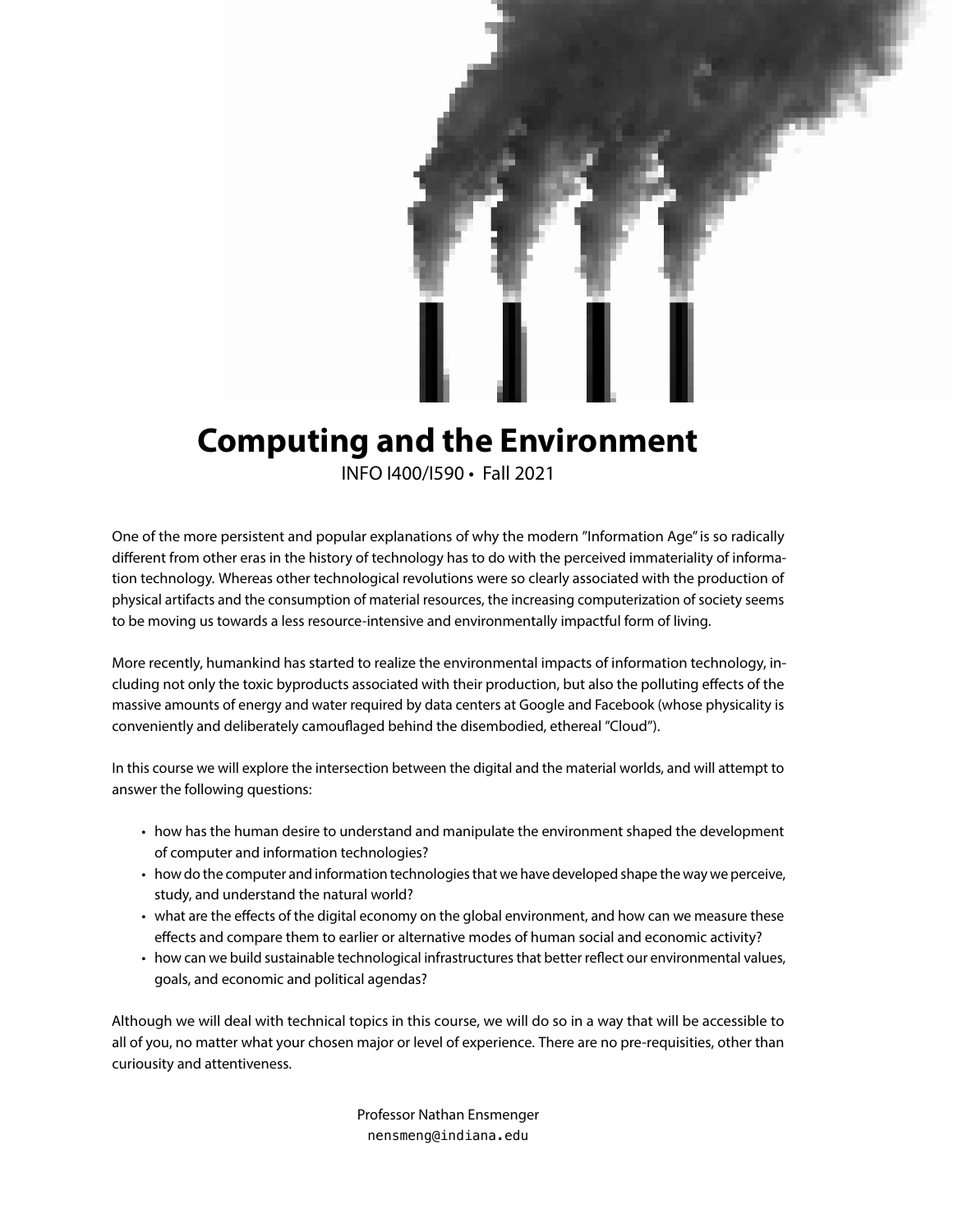## **Course Schedule**

#### **I A series of tubes? Information as Infrastructure**

How do we think about the material dimensions of immaterial information? What exactly is the Internet? How does thinking about the Internet as a form of infrastructure (or not) shape the way we think about its implications for the environment?

#### **II The Cloud is a Factory**

If the Cloud were a country it would be the sixth largest consumer of electricity on the planet. Despite its seeming ethereality, the Cloud is actually a vast web of physical objects, built and operated by human labor, occupying space and consuming resources.

#### **III Water, water, everywhere …**

A typical data center requires hundreds of thousands of gallons of fresh water a day to operate; a single semiconductor fabrication facility requires millions.

#### **IV The Global Lifecycle of Digital Goods**

A recent United Nations study estimated that the production of just one desktop computer required 240 kilograms of fossil fuels, 22 kilograms of chemicals and 1,500 kilograms of water — and that does not include the human labor involved. Each one of these resources and resource-chains represents a set of stories to be told about global politics, international trade, worker safety, and environmental consequences.

#### **V Containers**

One of the ironies of the Information Age is that, despite the apparent shift in economic activity "from atoms to bits," human beings are now more dependent on ever on the physical transportation of materials. The rise of a massively integrated global shipping network is as much a story of computerization as it is of containerization.

#### **VI Digital Residues**

Information technologies often do not eliminate but only conceal the materiality of the so-called "new" economy. It externalizes the costs, and centralizes the benefits. This is particularly true in the case of the environmental pollution associated with both the production and disposal of electronic goods. Both problems have been shifted to parts of the world — India, China, Africa — where environmental and worker-safety regulations are relatively lax. But even in the heart of Silicon Valley, the environmental consequences of computing can be long-lasting and deadly.

#### **VII Maintain, Reuse, Recycle**

In the United States, digital devices are assumed to be ephemeral, useful only until the next upgrade cycle. But in other parts of the world, users are much more resourceful about reusing and recycling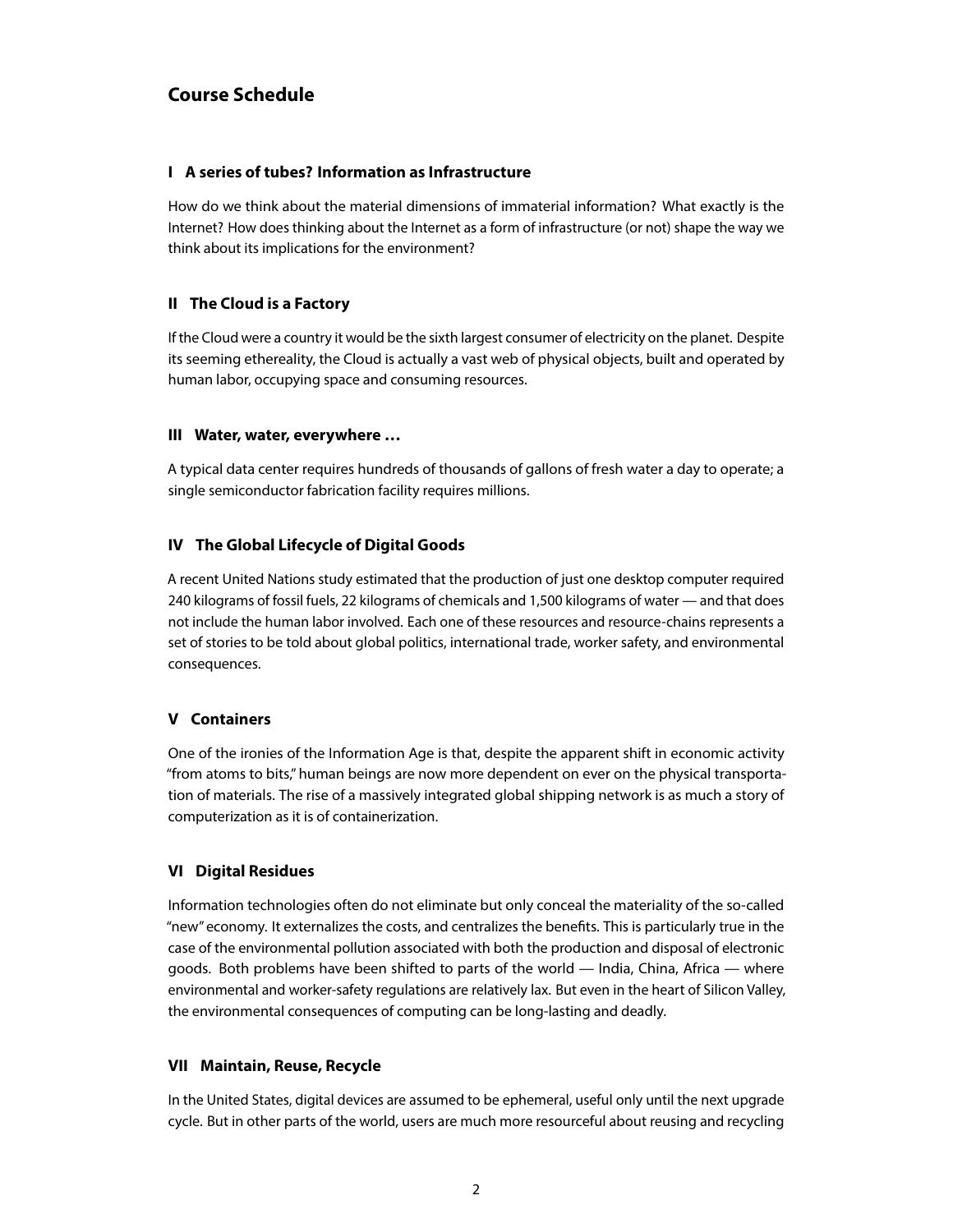these devices. The short lifespan of most consumer electronics in the Western world is not only a product of their design, but also a product of legal, economic, and political developments.

#### **VIII Simulation & Surveillance**

The use of computing devices to "see," measure, and represent the physical world has a long history. Indeed, most of what we know about climate change is the result of complex (and energy-intensive) computer simulation. Many of the sciences most essential to understanding the environment from ecology to meteorology to genomics — are essentially computational.

#### **IX The World is(in) a Computer**

How have the new ways in which information and computing technologies allowed us to "experience" the world changed the way we think about our relationship to our environment? From virtual zoos to GPS-enabled adventure travel, digital devices are part of the complex ways in which humans have always used technology to mediate their relationship with the "natural" world.

#### **X Hey! That Elephant Has a Cell Phone…**

Computers and other ICTs have greatly enhanced the ability of environmentalists and activists to interact with the natural world. Many of these developments have been positive and productive, and indicative of new modes of interaction between humans and non-humans.

#### **XI Back to the Future**

There is a close but complicated relationship between the counter-cultures that produced both the Internet and the modern environmental movement. But the vision of techno-utopian culture that came to dominant Silicon Valley was/is not the only model of a post- or non-industrial society. In this week, we will explore alternative "social imaginaries" that define new relationships between technology and environment, with a particular focus on the Afro-futurist movement of the mid-to-late 20th century.

#### **XII Sustainable Digital Design**

Like all technologies, "the Cloud" as it is currently configured is the product of human imagination, guided and constrained by history and society. There is a growing movement with ICT design to take seriously questions of environmental sustainability, labor equity, and global justice, and we will close by contemplating the possibilites of such designs.

#### **XIII The Big Finish**

Student projects and concluding remarks.